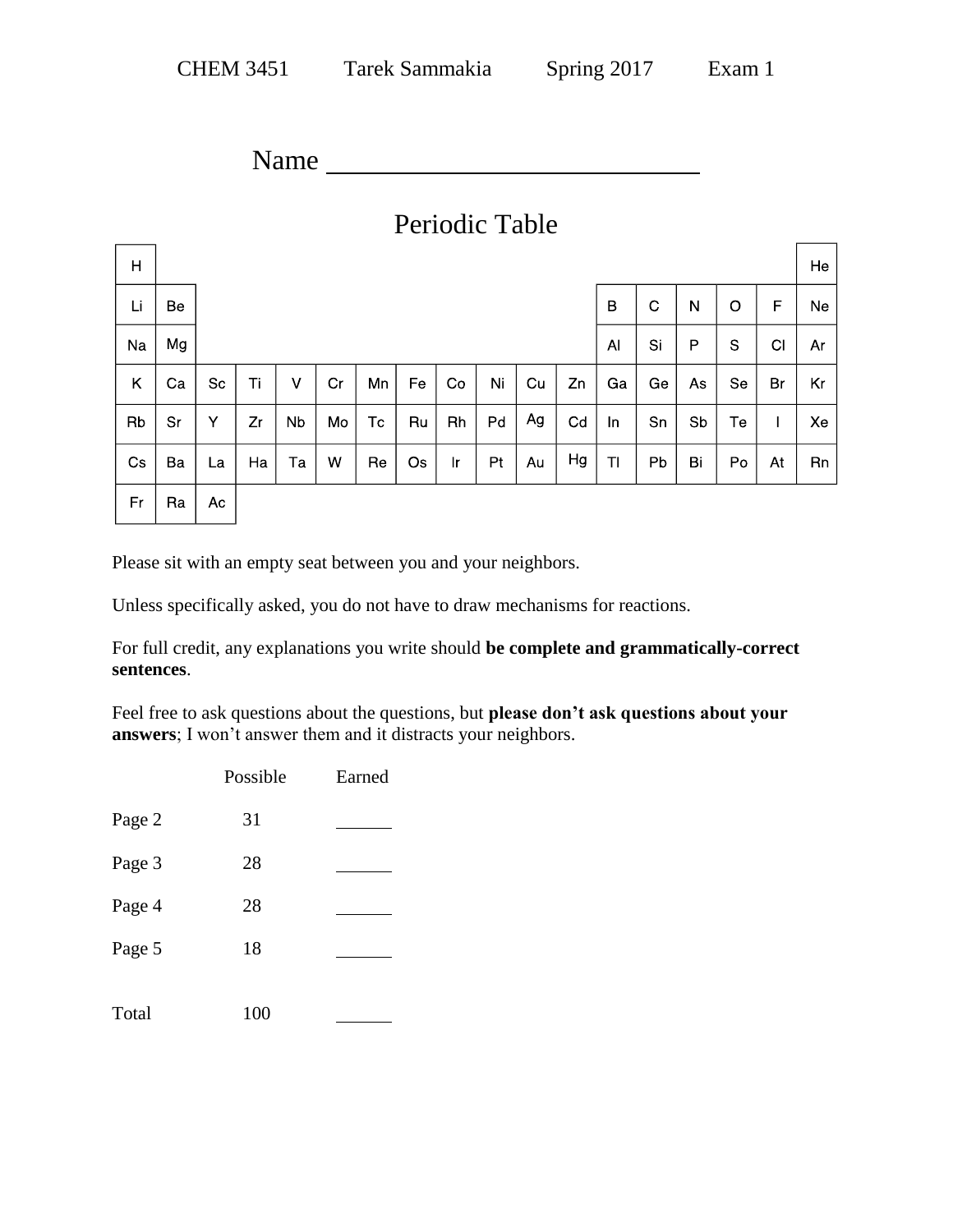1 For all the molecules shown below, please provide the following and note that the connectivity is as indicated in each formula. In other words, if I write  $H_3C$ , it means that there are three hydrogens attached to the carbon.

a) The Lewis structure including all lone pairs of electrons.

b) The hybridizaton for all the non-H atoms.

c) The formal charge for all non-H atoms (+, -, or 0 as appropriate). **Hint:** Even if there is not an overall charge in the molecule, there can be a formal charge on atoms. 21 points total

 $H_3CNO_2$   $H_3NO$ 

 $H_2CCCH_2$  [H<sub>2</sub>COCH<sub>3</sub>]<sup>+</sup>

2) Please provide definitions for the terms provided below in one sentence. (10 pts).

• Nucleophile:

• Electrophile:

- Bonding molecular Orbital:
- Antibonding molecular Orbital:

<sup>•</sup> Electronegativity: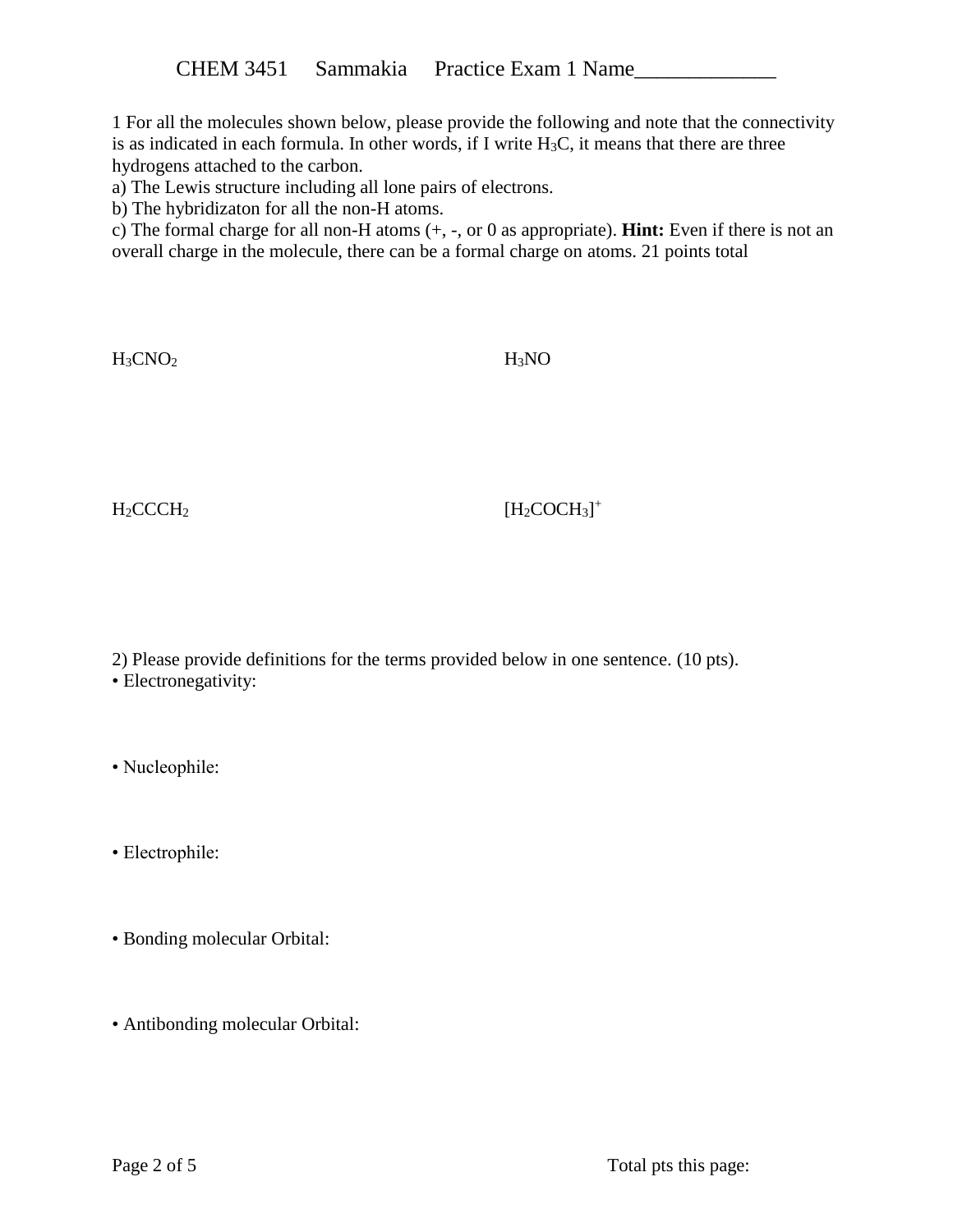3) Below are the orbital energies for nitrogen's valence shell orbitals.

a) Provide the energy diagram for all the orbitals of an  $sp<sup>3</sup>$  hybridized nitrogen

b) Provide the energy diagram for all the orbitals of an  $sp<sup>2</sup>$  hybridized nitrogen

c) Provide the energy diagram for all the orbitals of an sp hybridized nitrogen.

**Hint:** Your energy diagram should include a total of 4 orbitals in each case. Also, pay attention to the energies of all your orbitals and make sure they are lined up correctly with respect to the starting atomic orbitals and with respect to each other (the grid lines are provided to help you line-up the energies of your orbitals). (12 pts total)



4 a) Draw the 3-dimentional shape of a nitrogen sp hybrid orbital (I just want one orbital). Include the **sign of the wave function** in your drawing. (4 points)

b) How does the 3-dimentional size and shape of an oxygen sp hybrid differ from the nitrogen sp hybrid orbital? Explain this in one sentence. (3 points)

c) Are these molecular orbitals? Provide a **yes** or **no** answer and explain in one sentence. (4 pts)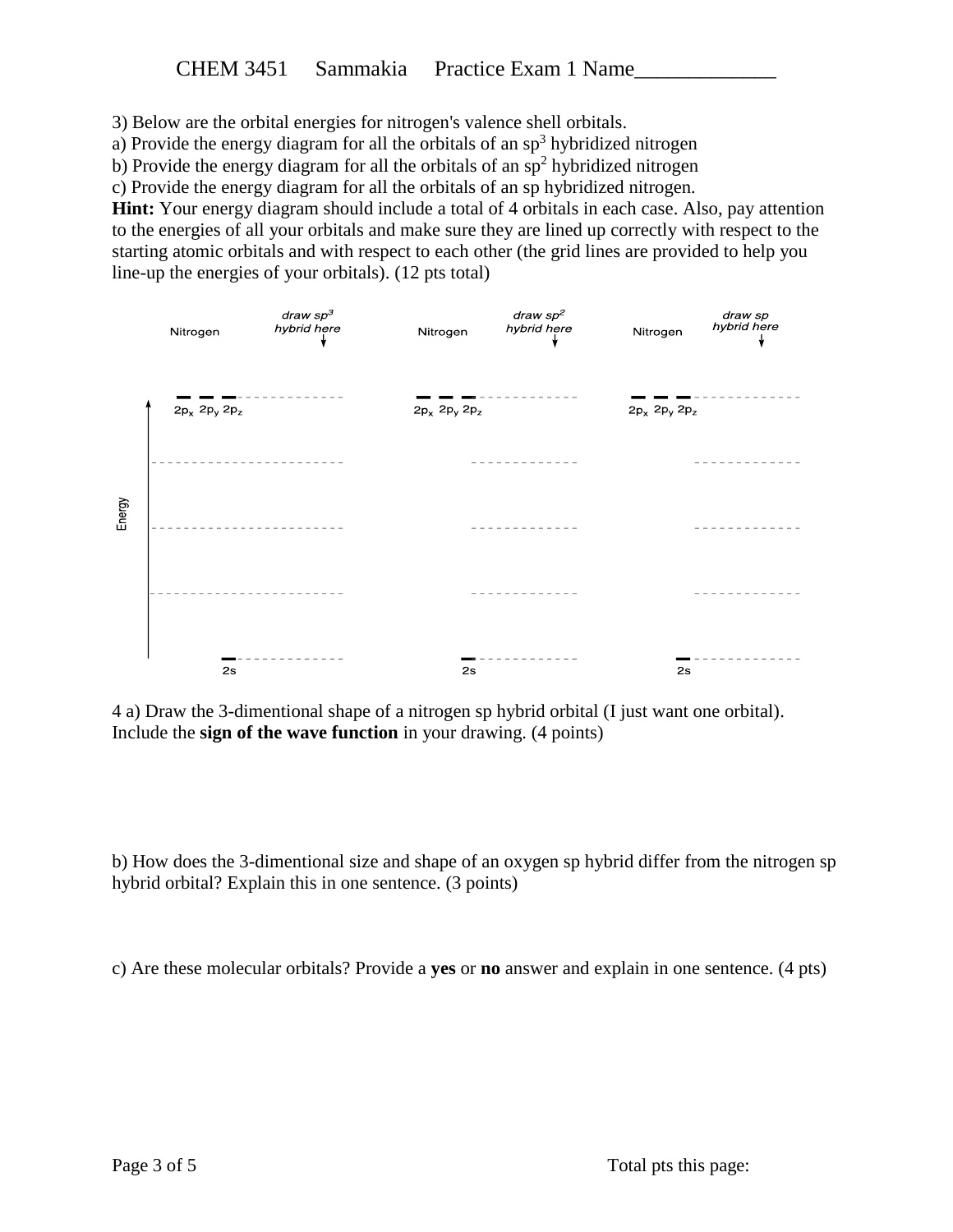5) Draw  $\psi$  (i.e., the wave function) and show the presence of any nodes for the following orbitals (16 pts)



6) The Pauling electronegativity for hydrogen, boron, carbon, and oxygen are as follows:  $H = 2.2$ ;  $B = 2.0$ ;  $C = 2.5$ ;  $O = 3.4$ . Four bonds are shown below: B-H, C-H; C-O; O-H. a) Draw a "dipole arrow" (i.e.,  $\rightarrow$ ) to indicate the direction of the dipole for each bond (8 pts).

> $B$  –––––H  $C \longrightarrow H$  $C \longrightarrow O$  $O \longrightarrow H$

b) Which dipole is larger, B-H, C-H or C-O. Explain your answer in one sentence (4 pts).